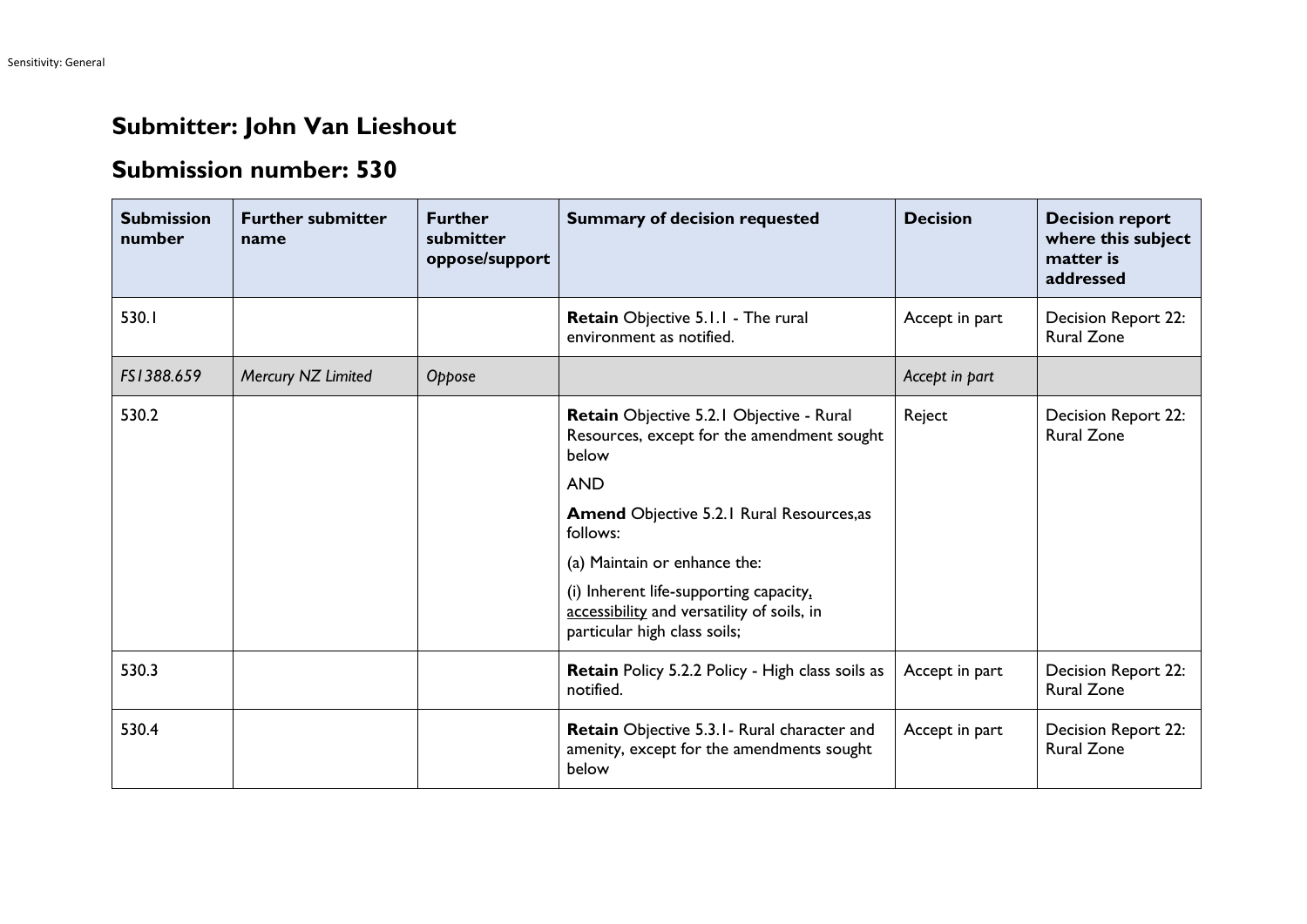| <b>Submission</b><br>number | <b>Further submitter</b><br>name | <b>Further</b><br>submitter<br>oppose/support | <b>Summary of decision requested</b>                                                                                                                                                                                                                                                                                                                    | <b>Decision</b> | <b>Decision report</b><br>where this subject<br>matter is<br>addressed |
|-----------------------------|----------------------------------|-----------------------------------------------|---------------------------------------------------------------------------------------------------------------------------------------------------------------------------------------------------------------------------------------------------------------------------------------------------------------------------------------------------------|-----------------|------------------------------------------------------------------------|
|                             |                                  |                                               | <b>AND</b>                                                                                                                                                                                                                                                                                                                                              |                 |                                                                        |
|                             |                                  |                                               | <b>Amend Objective 5.3.1 - Rural character and</b><br>amenity, as follows: (a) Rural character and<br>amenity are maintained while recognising the<br>localised character of different parts of the<br>District.                                                                                                                                        |                 |                                                                        |
| 530.5                       |                                  |                                               | <b>Retain</b> Rule 22.4.1.2 General subdivision,<br>except for the amendments sought below                                                                                                                                                                                                                                                              | Accept in part  | Decision Report 22:<br><b>Rural Zone</b>                               |
|                             |                                  |                                               | <b>AND</b>                                                                                                                                                                                                                                                                                                                                              |                 |                                                                        |
|                             |                                  |                                               | Add a new discretionary activity to Rule<br>22.4.1.2 General subdivision, as follows: D1<br>(a) General subdivision around an existing<br>dwelling and associated curtilage that does<br>not comply with Rule 22.4.1.2 (iv) RD1. (b)<br>General subdivision around established rural<br>activities that does not comply with Rule<br>22.4.1.2 (iv) RD1. |                 |                                                                        |
| FS1388.660                  | Mercury NZ Limited               | Oppose                                        |                                                                                                                                                                                                                                                                                                                                                         | Accept in part  |                                                                        |
| 530.6                       |                                  |                                               | Delete Rule 22.4.1.2 (a)(v) General<br>subdivision                                                                                                                                                                                                                                                                                                      | Accept in part  | <b>Decision Report 22:</b><br><b>Rural Zone</b>                        |
|                             |                                  |                                               | <b>AND</b>                                                                                                                                                                                                                                                                                                                                              |                 |                                                                        |
|                             |                                  |                                               | Add a matter of discretion to Rule<br>22.4.1.2(b) General subdivision as follows:                                                                                                                                                                                                                                                                       |                 |                                                                        |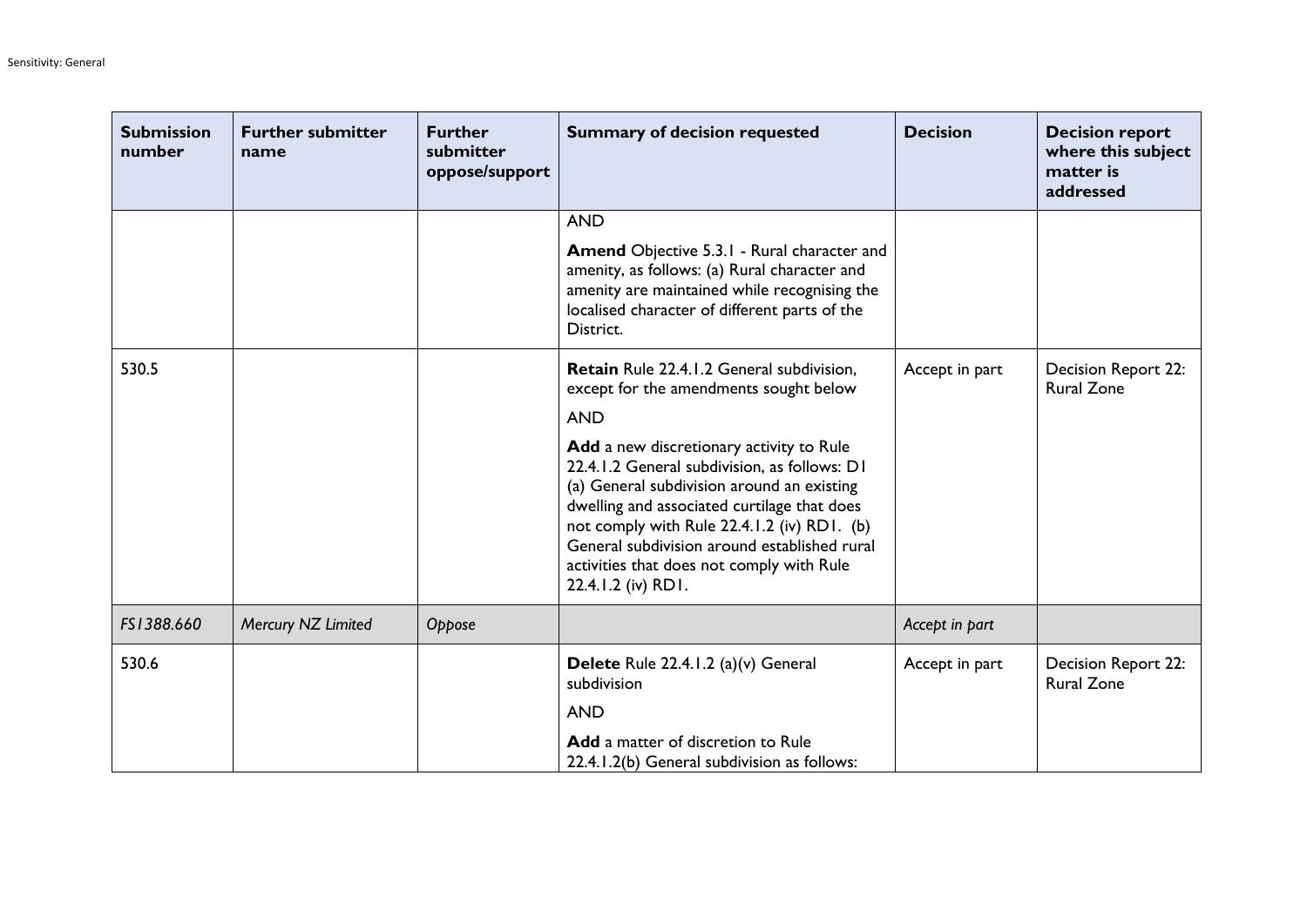| <b>Submission</b><br>number | <b>Further submitter</b><br>name | <b>Further</b><br>submitter<br>oppose/support | <b>Summary of decision requested</b>                                                                                                        | <b>Decision</b> | <b>Decision report</b><br>where this subject<br>matter is<br>addressed |
|-----------------------------|----------------------------------|-----------------------------------------------|---------------------------------------------------------------------------------------------------------------------------------------------|-----------------|------------------------------------------------------------------------|
|                             |                                  |                                               | (vi) Effects on rural productivity and<br>fragmentation of high class soils.                                                                |                 |                                                                        |
| FS1388.661                  | Mercury NZ Limited               | Oppose                                        |                                                                                                                                             | Accept in part  |                                                                        |
| 530.7                       |                                  |                                               | Retain Rule 22.4.1.2 (a)(iv) General<br>Subdivision.                                                                                        | Accept in part  | Decision Report 22:<br><b>Rural Zone</b>                               |
| FS1388.662                  | Mercury NZ Limited               | Oppose                                        |                                                                                                                                             | Accept in part  |                                                                        |
| 530.8                       |                                  |                                               | Retain Rule 22.4.1.2 (a)(i)-(iii) General<br>Subdivision.                                                                                   | Accept in part  | Decision Report 22:<br><b>Rural Zone</b>                               |
| FS1388.663                  | Mercury NZ Limited               | Oppose                                        |                                                                                                                                             | Accept in part  |                                                                        |
| 530.9                       |                                  |                                               | Retain Policy 5.3.8 - Effects on rural<br>character and amenity from rural subdivision,<br>except for amendments sought below<br><b>AND</b> | Accept in part  | Decision Report 22:<br><b>Rural Zone</b>                               |
|                             |                                  |                                               | Amend Policy 5.3.8 - Effects on rural<br>character and amenity from rural subdivision<br>as follows:                                        |                 |                                                                        |
|                             |                                  |                                               | $\cdots$<br>(b) Ensure development does not<br>compromise the predominant open space,<br>character and amenity of rural areas.<br>$\cdots$  |                 |                                                                        |